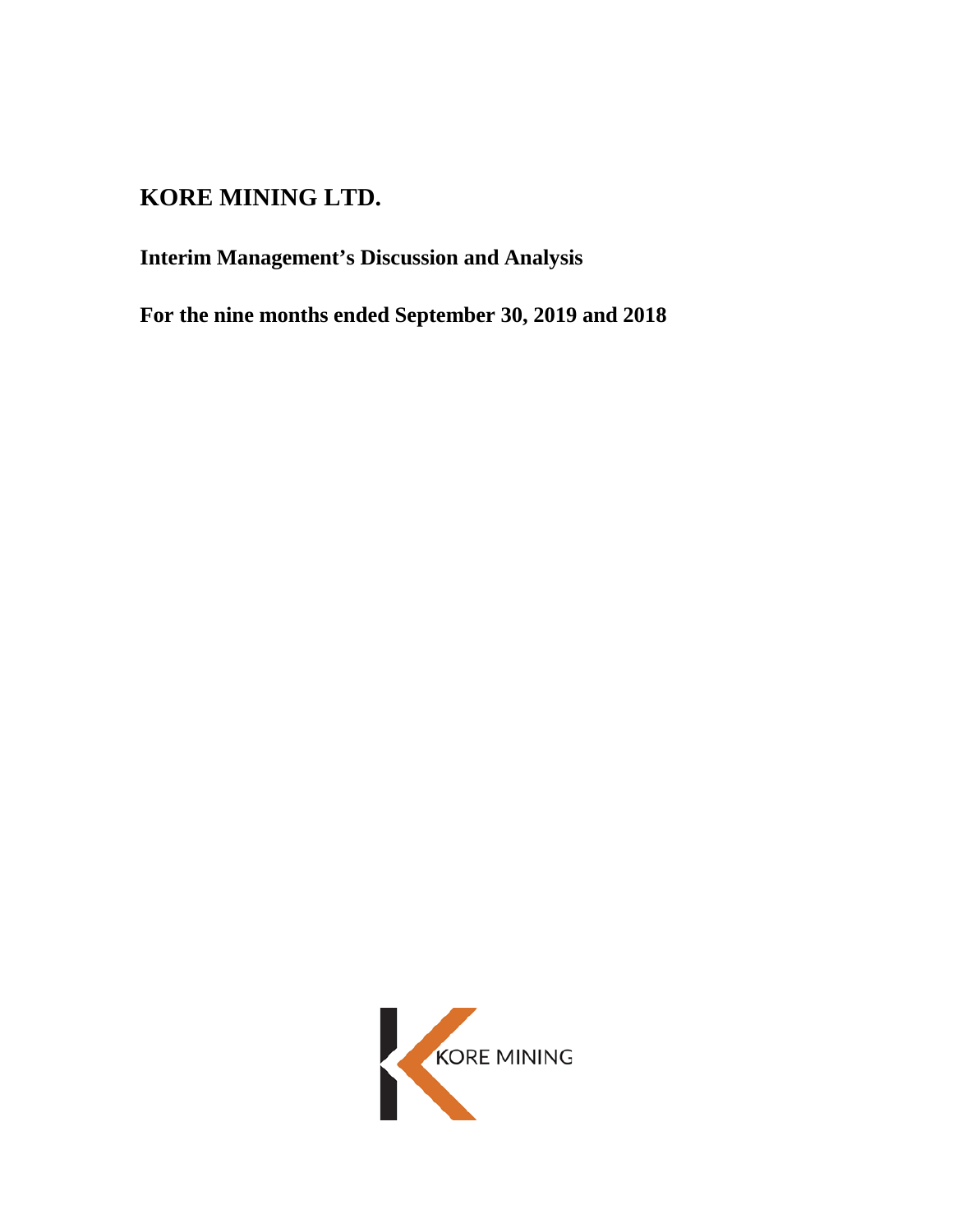The following Management's Discussion and Analysis ("MD&A"), prepared as of November 28, 2019, should be read together with the unaudited consolidated interim financial statements of KORE Mining Ltd. ("KORE Mining" or the "Company") for the nine-month period ended September 30, 2019 and annual audited consolidated financial statements for the year ended December 31, 2018, and related notes thereto, which are prepared in accordance with International Financial Reporting Standards ("IFRS"). All amounts are stated in Canadian dollars unless otherwise indicated. The reader should be aware that historical results are not necessarily indicative of future performance.

# **Nature of Operations**

KORE Mining Ltd. (the "Company") is gold explorer and developer that was formed through the amalgamation of Eureka Resources Inc. ("Eureka") and 1184938 BC Ltd (formerly Kore Mining Ltd.) ("Kore") in October 2018. More information on the amalgamation can be found on the Company's website at [www.koremining.com](http://www.koremining.com/) and on SEDAR at [www.sedar.com.](http://www.sedar.com/) The Company's head and registered office is located at Suite 2200, 885 West Georgia Street, Vancouver, British Columbia, V6C 3E8.

The Company's business is the acquisition, exploration and development of North American gold projects. The Company currently owns 100% of four gold projects in California and British Columbia. All four projects have gold resources or gold discoveries and the most advanced project, Imperial, is being prepared for permitting and a preliminary economic assessment is underway. Overall, the Company is well positioned to advance and unlock the value of its multi-million ounces of gold resources.

KORE Mining is supported by strategic investors Eric Sprott and Macquarie Bank who, together with management and Board, own over 66% of the undiluted common shares. The Company's common shares are listed for trading on the TSX Venture Exchange ("TSX-V") as a Tier 2 issuer under the symbol "KORE" and on the OTCQB in the US under the symbol 'KOREF".

# **Overall Performance and Highlights**

During the three-month period ended September 30, 2019, the Company accomplished the following:

- Appointed Scott Trebilcock as President, CEO and Director. Former CEO Mr. Adrian Rothwell remains a Director of the Company;
	- o Granted 2,600,000 options exercisable at \$0.27 per share as part of CEO's compensation package and completed a \$100,000 private placement with him at \$0.25 per share.
	- o CEO is the beneficial owner of 1,564,000 common shares of KORE;
- Attracted a \$3.0 million strategic investment from Mr. Eric Sprott through a private placement of 10,000,000 shares at \$0.30 per share; and
- Staked district scale exploration project on the under-explored 26 km trend that hosts the Imperial project. The claims run from Equinox's operating Mesquite gold mine to the closed Picacho gold mine.

Subsequent to the period ended September 30, 2019, the following events have taken place:

- Appointed Marc Leduc as Chief Operating Officer ("COO"). Mr. Leduc is a heap leach expert with California gold mine permitting experience;
	- o Granted 500,000 options exercisable at \$0.29 per share and a term of five years to the new COO;
- Listed on the OTCQB under the symbol 'KOREF' thus enabling better access for US investors to participate in KORE;
- Executed an amendment to the Newmont Goldcorp agreement whereby the Company can now settle its US\$1,000,000 obligation on announcement of a PEA or similar study with common shares, giving KORE more flexibility to complete a PEA in 2020.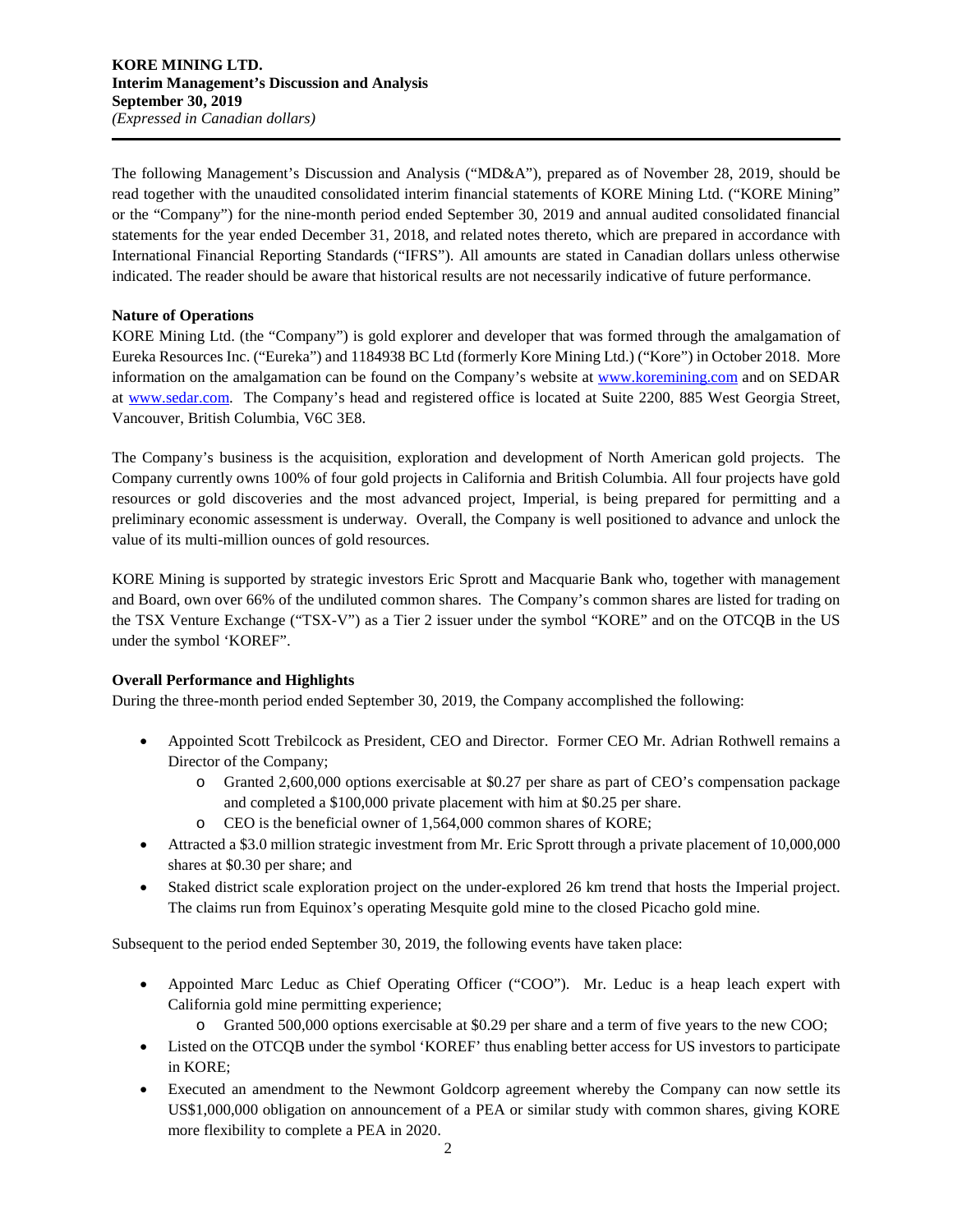#### **Outlook**

The Company's primary focus in 2020 is the economic assessment and re-start of permitting of the Imperial Project. The Company is also investing in exploration of the new Imperial claims, Long Valley, and FG projects with drilling planned to start at FG late in 2019. In addition to the exploration at these Properties, the Company may evaluate other prospects worthy of exploration and development. The ability of the Company to do so is contingent upon its ongoing ability to raise the risk capital necessary to advance such prospects.

*David S. Smith, CPG, is the Company's designated independent Qualified Person for this MD&A within the meaning of National Instrument 43-101 and has reviewed and approved the technical information described herein.*

#### *Project Summaries*

## *Imperial, California, USA*

In March 2017, the Company purchased Imperial USA Corp. which owns the Imperial project ("Imperial") located in California. In settlement of the purchase price, the Company paid US\$50,000 which had been deposited previously with the Newmont Goldcorp (formerly Goldcorp) (the "Vendor") in November 2016 related to a Letter Agreement, and US\$100,000 on the date of closing the purchase. The agreement has provisions for two further payments to the Vendor, with US\$1,000,000 payable upon the announcement of a revised Preliminary Economic Assessment (PEA) or similar report and US\$1,000,000 payable 30 days after the date that gold is poured from ore the is mined from the related properties.

The Vendor retains a 1% net smelter return royalty on the property. The vendor has the option to receive shares in the Company in settlement of the remaining payments up to achieving a maximum 4.9% ownership interest in the Company, above which level further share consideration is at the option of the Company.

In November 2019, the Company entered into an amendment to the Imperial project purchase agreement where Newmont Goldcorp has agreed to accept common shares of the Company in settlement of a future US\$1,000,000 payment due on announcement of a PEA or similar report. This election by Newmont Goldcorp will expire in November 2020 and all other provisions of the agreement remain in full force.

In addition, the Company has committed to incur US\$5 million on the Imperial Project on or before March 2022, the fifth anniversary of the date of the Imperial Purchase Agreement. If the Company does not incur these expenditures in this time, the Company must then pay US\$1,000,000 to the Vendor to retain ownership.

In May 2019, the Company received an investment by Macquarie Bank Ltd and its affiliates (collectively, "Macquarie") of \$4,000,000. As part of the investment by Macquarie, Macquarie subscribed for 6,000,000 common shares and acquired a 1% NSR royalty (the "Macquarie Royalty") on the Imperial Project for a total cost of \$4,000,000. The agreement provides for certain rights for Macquarie to provide project development financing, rights of refusal and offer on additional royalty issuances and sales, and prescribes the proceeds to be used primarily to advance permitting of the Imperial Project. The Company maintains a right to buy back the Macquarie Royalty on the following terms: i) within 6 months of the closing date for the Macquarie Royalty, if the Company is acquired at a price of no less than \$0.75 per share, the Company may buy back the Macquarie Royalty for \$4,750,000; or ii) within greater than 6 months but less than 12 months of the closing date for the Macquarie Royalty, if the Company is acquired at a price of no less than \$1.00 per share, the Company may buy back the Macquarie Royalty for \$6,750,000.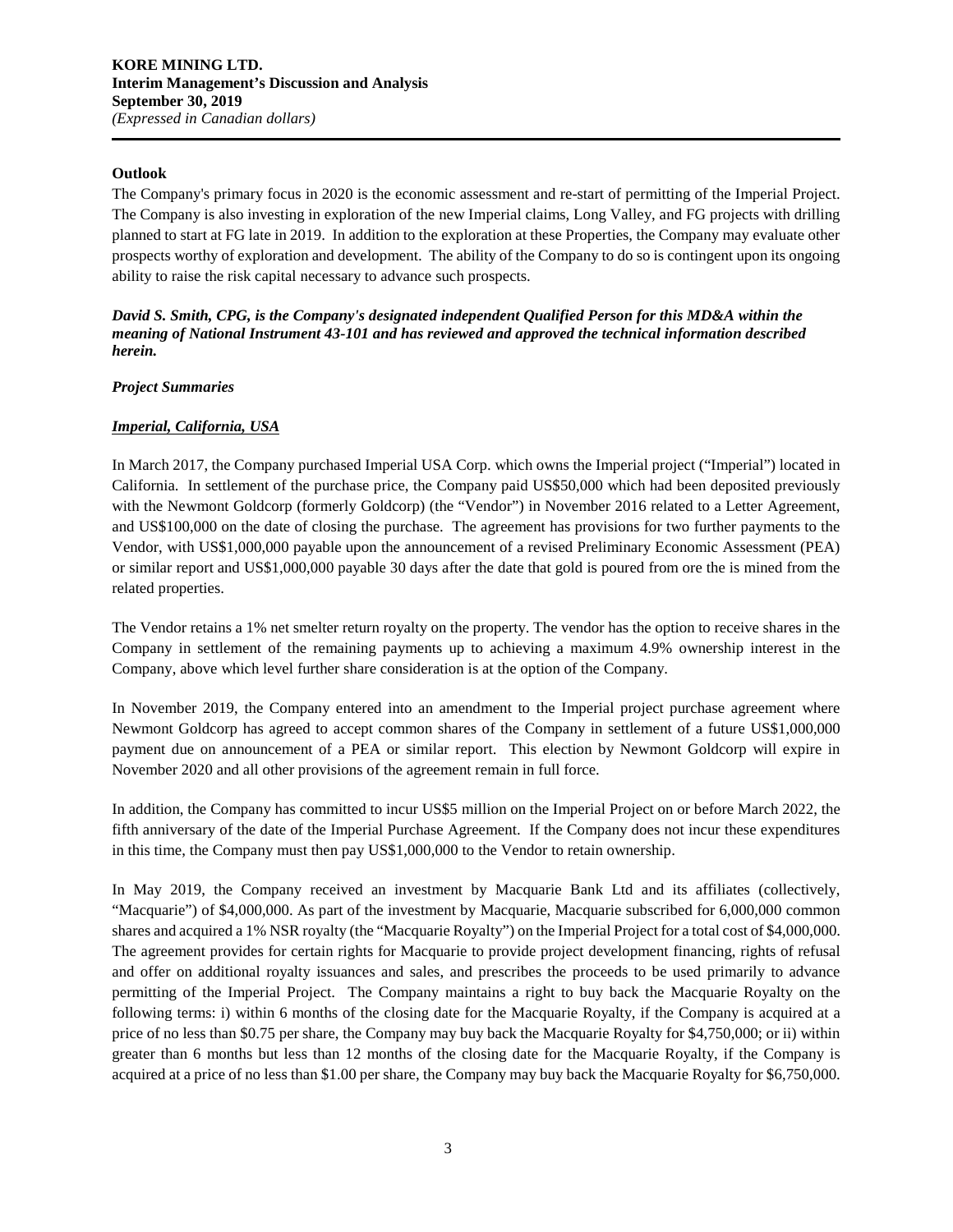$\overline{a}$ 

Imperial is located in Imperial County, southeastern California 26 miles northwest of the city of Yuma, Arizona, and 45 miles east-north-east of El Centro, California. The operating Mesquite Mine and the closed Picacho Mine are located roughly 10 miles to the west and east, respectively, and the closed American Girl Mine is about 8 miles south of the property.

Imperial consisted of 370 lode claims, 281 millsite claims and 3 placer claims for a total of 654 claims covering a total area of approximately 5,721 acres. In September 2019, the Company staked 1,005 new claims cover approximately 20,411 acres bringing the Company's total in the region to 26,132 acres, a 357% increase. The claims were staked to capture the entire gold trend that connects Equinox's operating Mesquite mine to Imperial and then continuing onto the now closed Picacho mine. The trend is underexplored and has potential to host additional gold deposits. The claims are administered by the U.S. Bureau of Land Management ("BLM") on federally owned lands. The unpatented mining claims (new and historic) are all in good standing with all holding fees paid for the current year. The claims will remain in effect for as long as the claim holding fees are paid to both the U.S. government and the county. The claims must also be maintained by ensuring that the claim posts and location notices are properly upright and visible.

The Project was subject of a Glamis feasibility study in 1996. Subsequent to the feasibility study, Glamis started permitting with the Bureau of Land Management ("BLM"), however Glamis never completed its permitting. The Company proposes to complete permitting studies and re-start permitting to advance the project.

In 20[1](#page-3-0)2, an updated historic NI43-101<sup>1</sup> on the Imperial project was prepared by ADR Capital Corporation for the purposes of a proposed transaction with Delta Gold Inc., as follows. Historic mineral resources are reported at a cut-off grade ("COG") of 0.005 opt (0.16 g/t) and include all resource blocks above cut-off inside the conceptual pit shell.<sup>[2](#page-3-1)</sup>

| 2012 SKK HIStoric Hilperial Resource Estimate |               |               |           |               |                   |  |  |
|-----------------------------------------------|---------------|---------------|-----------|---------------|-------------------|--|--|
|                                               | Size (tonnes) | Grade $(g/t)$ | $Au$ (oz) | <b>Source</b> | Au Cutoff $(g/t)$ |  |  |

**2012 SRK Historic Imperial Resource Estimate**

<span id="page-3-0"></span><sup>&</sup>lt;sup>1</sup> Imperial Project: Preliminary Economic Assessment Technical Report and PEA economic model October 26, 2012 ("2012 PEA") by Gordon Doerksen, P.Eng. Lois Boxill, P.Eng. et al of SRK Consulting (Canada) Inc. Prepared for ADR Capital Corporation, Vancouver, BC.

<span id="page-3-1"></span><sup>&</sup>lt;sup>2</sup> The reader is cautioned that the above referenced "Historical Resource" is considered historical in nature and as such is based on prior data and reports prepared by previous property owners. The work necessary to verify the classification of this mineral resource estimate has not been completed and the resource estimate, therefore, cannot be treated as NI 43-101 current resource verified by a Qualified Person. There can be no assurance that any of the historical resources, in whole or in part, will ever become economically viable.

Mineral Resources are not mineral Reserves and do not have demonstrated economic viability. There is no certainty that all or any part of the mineral Resource will be converted into mineral Reserves. The estimate of mineral resources may be materially affected by environmental, permitting, legal, title, taxation, sociopolitical, marketing, or other relevant issues.

The historical mineral resources in this management's discussion and analysis were estimated using the Canadian Institute of Mining, Metallurgy and Petroleum (CIM), CIM Standards on Mineral Resources and Reserves, Definitions and Guidelines prepared by the CIM Standing Committee on Reserve Definitions and adopted by CIM Council. Imperial Mineral Historical Resource Estimation Parameters: a) Grade estimation is based on assay samples composited to 20ft intervals. Grade capping thresholds were determined following a detailed statistical analysis of the data for the entire mineralized domains varied from 0.02 to 0.2 ounces per ton (opt) gold (Au). b) Resource model grade blocks were estimated using Gemcom GEMSTM modeling software based on a traditional wireframe interpretation constructed from a sectional interpretation of drilling data. c) The database for the Imperial model consisted of 349 RC holes totalling 190,134 feet of drilling. A total of 36,361 analyses were considered for use in the resource estimate. d) The modelled gold mineralized zone was subdivided into three domains displaying different strike or dip directions with a total length of 3,200 ft, width up to 800ft and average thickness of 85ft in the East area and 1,200ft in length, 1,000ft in width and average thickness of 90ft to 120ft in the West area, dipping from 5 to 35 degrees e) A bulk density value of 0.077 ton per cubic foot was used and derived from 9 core holes consisting of 32 samples collected in a 1994 and 1995 drilling program.

Mineral resources were reported within an optimized pit shell using a gold price of US\$1,400/oz with a process recovery of 80%. g) Process costs used were US\$1.50/ton and G&A was US\$0.40/ton. Open pit mining costs were US\$1.20/ton and sustaining capex was US\$0.50/ton with open pit slopes of 45 degrees.

The quantity and grade of reported Inferred resources in this estimation are uncertain in nature and there has been insufficient exploration to define these Inferred resources as an Indicated or Measured mineral resource and it is uncertain if further exploration will result in upgrading them to an Indicated or Measured mineral resource category.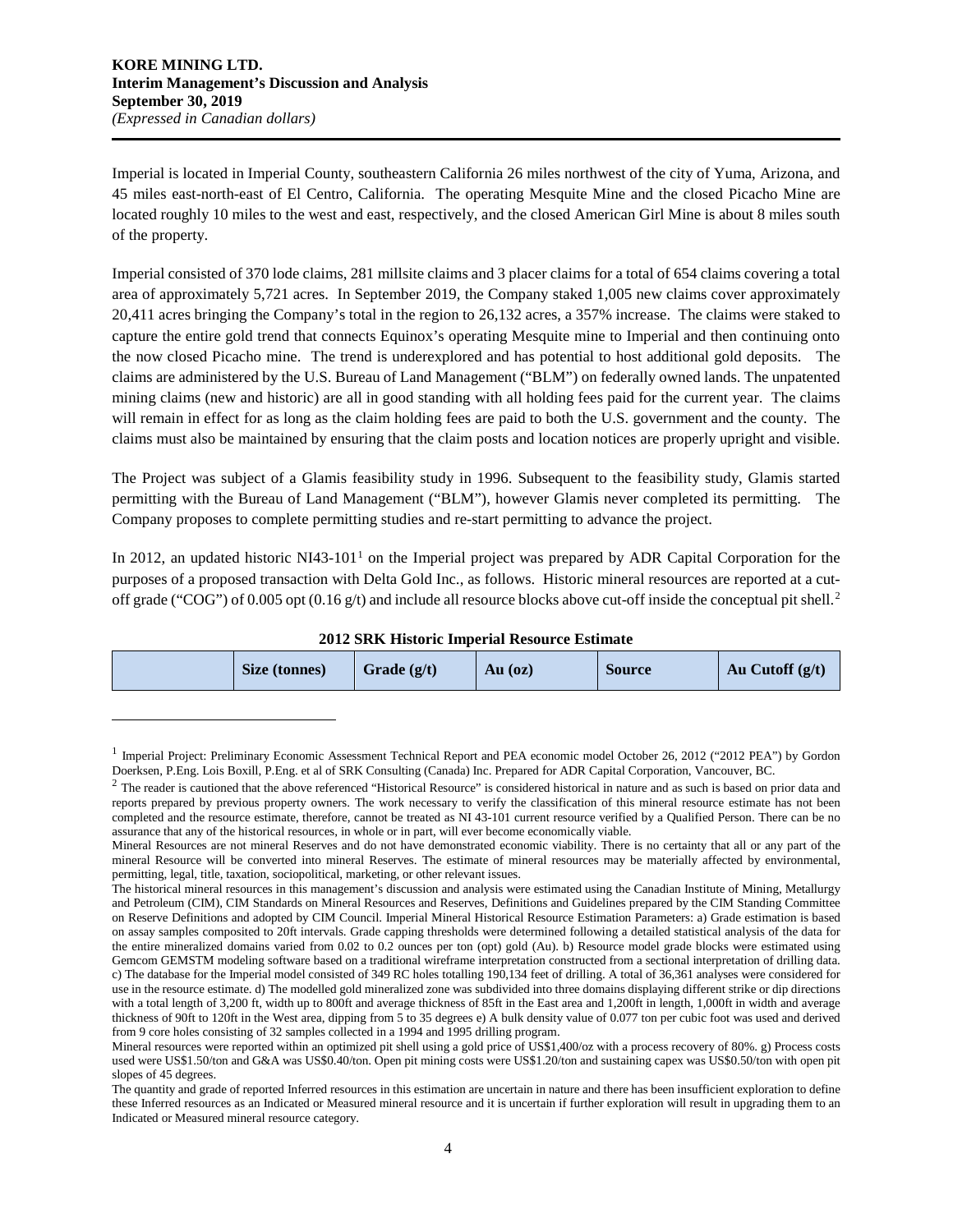#### **KORE MINING LTD. Interim Management's Discussion and Analysis September 30, 2019** *(Expressed in Canadian dollars)*

| Indicated | 45,763,000 | 0.60 | 879,000   | 2012 Historic<br><b>PEA</b> | 0.17 |
|-----------|------------|------|-----------|-----------------------------|------|
| Inferred  | 76,334,000 | 0.53 | 1,298,000 | 2012 Historic<br><b>PEA</b> | 0.17 |

The property is 100% owned and is subject to a 1% net smelter return royalty held by Newmont Goldcorp (formerly Goldcorp) and a 1% net smelter return royalty held by Macquarie Americas Corp. on any mineral production from the property.

# *Long Valley, California, USA*

 $\overline{a}$ 

On March 31, 2017 the Company purchased 95 mining claims in the Long Valley area of California from Vista Gold (the "Vendor"). Upon closing, the Company paid US\$350,000 with provisions in the agreement for further payments of US\$500,000 due 30 days after commencement of commercial production and US\$500,000 payable on the 12-month anniversary of the commencement of commercial production. The Vendor has the option to receive shares in the Company in settlement of the outstanding payments. The mining claims were subsequently transferred to the Company's subsidiary, Kore USA Ltd.

The Vendor retained a net smelter return royalty on the claims ("the Seller NSR"). The Seller NSR provides for a royalty of 0.5% on sale of production when the price of gold is under US\$1,400/oz, 1.0% when the price of gold is between US\$1,401 to US\$1,600/oz and 2.0% when the price of gold is above US\$1,600/oz. The Company has the option to purchase 1% of the royalty when the price of gold is above US\$1,600/oz for US\$2 million if purchased prior to the announcement of a feasibility study or US\$4 million if repurchased prior to commencement of commercial production. There is also a further 1% net smelter return royalty to Royal Gold on any gold production from the property. The property is not subject to any other production royalties or encumbrances.

The Long Valley Property is located in Mono County, east-central California, approximately 57 miles to the south of the town of Bridgeport and about 45 miles north of the town of Bishop, California. Both towns are connected by U.S. Highway 395, which passes a few miles west of the property. Access to the property from the highway is via a series of graded gravel roads. The claims are administered by the BLM on federally owned lands administered by the Inyo National Forest, U.S. Department of Agriculture. The surface rights in the area of the claims are owned by the U.S. government, with the area being subject to a surface grazing lease issued by the U.S. Forest Service.

In 2018, KORE commissioned an updated, pit-optimized resource estimate by Mine Development Associates ("MDA") in accordance with the CIM Standards. The resource estimate considered both a heap leach operation for oxide and transition material and a plant to recover sulfide material. Pit optimization parameters were developed for the different materials. Gold resources that are contained in a \$1,500 per ounce optimized pit were estimated by MDA for the Hilton Creek, Southeast, and South zones and are summarized in the table below<sup>[3](#page-4-0)</sup>.

<span id="page-4-0"></span><sup>&</sup>lt;sup>3</sup> The scientific and technical information in this summary relating to the Long Valley Project is derived from, and in some instances is a direct extract from, and based on the assumptions, qualifications and procedures set out in, the technical report titled "*Technical Report and Resource Estimate for the Long Valley Project, Mono County, California*", with an effective date of April 25, 2018, prepared for the Company by Neil Prenn, P.E. and Steven I. Weiss, C.P.G. (together, the "**Authors**") of Mine Development Associates ("**MDA**") in accordance with NI 43-101 (the "**Technical Report**"). Such assumptions, qualifications and procedures are not fully described herein and the following summary does not purport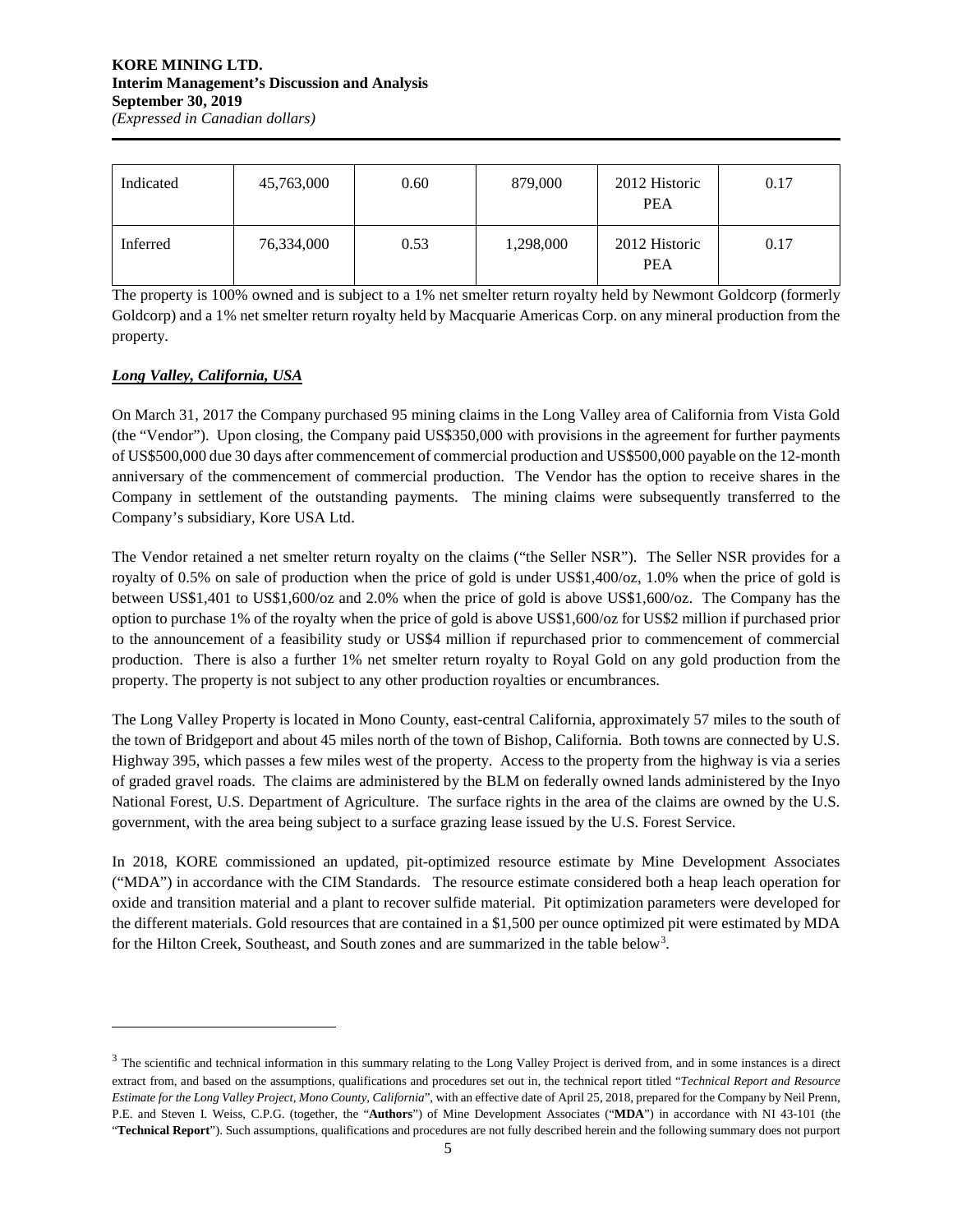|                      | Size (tonnes) | Grade $(g/t)$ | $Au$ (oz) | Au Cutoff (g/t)    |
|----------------------|---------------|---------------|-----------|--------------------|
| Measured             | 27,469,000    | 0.55          | 481,000   | 0.156 <sup>4</sup> |
| Indicated            | 39,332,000    | 0.61          | 766,000   | 0.156 <sup>4</sup> |
| <b>Total M&amp;I</b> | 66,801,000    | 0.58          | 1,247,000 |                    |
| Inferred             | 23,560,000    | 0.64          | 486,000   | 0.156 <sup>4</sup> |

**MDA Long Valley Resource Estimate, April 2018**

Resources reported as oxide are the material situated above an oxide-sulfide boundary that was generally determined by recording the last occurrence of oxide minerals observed in the drill cuttings or core, and above a transition zone that occurs approximately between 150 and 200 feet (50 and 60 metres) below the surface. As such, not all material situated above this boundary can be considered as oxide in the context of metallurgical recovery, as it undoubtedly includes materials that will react differently metallurgically. The Company aims to develop a model that better defines the metallurgical characteristics of the deposit.

# *FG Project, British Columbia, Canada*

The 100% owned FG property ("FG Project") is an orogenic gold and early stage gold-copper porphyry project located in the Cariboo region of British Columbia, Canada. FG Project is located at the headwaters of the Horsefly River, 50 kms east of Horsefly, B.C. and consists of 35 contiguous claims (13,008 hectares).

The FG Project property has a resource estimate completed by K.V.Campbell of ERSi Earth Resource Surveys Inc. and G.H. Giroux of Giroux Consultants Ltd. in July 2015.

| 10110                |               |               |           |                   |  |  |  |  |
|----------------------|---------------|---------------|-----------|-------------------|--|--|--|--|
|                      | Size (tonnes) | Grade $(g/t)$ | $Au$ (oz) | Au Cutoff $(g/t)$ |  |  |  |  |
| Measured             | 5,600,000     | 0.81          | 145,000   | 0.50              |  |  |  |  |
| Indicated            | 9,570,000     | 0.76          | 231,000   | 0.50              |  |  |  |  |
| <b>Total M&amp;I</b> | 15,170,000    | 0.78          | 376,000   |                   |  |  |  |  |
| Inferred             | 27,493,000    | 0.72          | 634,900   | 0.50              |  |  |  |  |

| FG Project Resource Estimate, July 2015 |  |
|-----------------------------------------|--|
|-----------------------------------------|--|

 $\overline{a}$ 

to be a complete summary of the Technical Report. References to the "**property**" in this section refer to the Long Valley Project. Reference should be made to the full text of the Technical Report, which is available for review under the Company's profile on SEDAR at www.sedar.com.

<span id="page-5-0"></span> $4$  Oxide only. Transition and sulfide cut-off grade 0.187 g/t.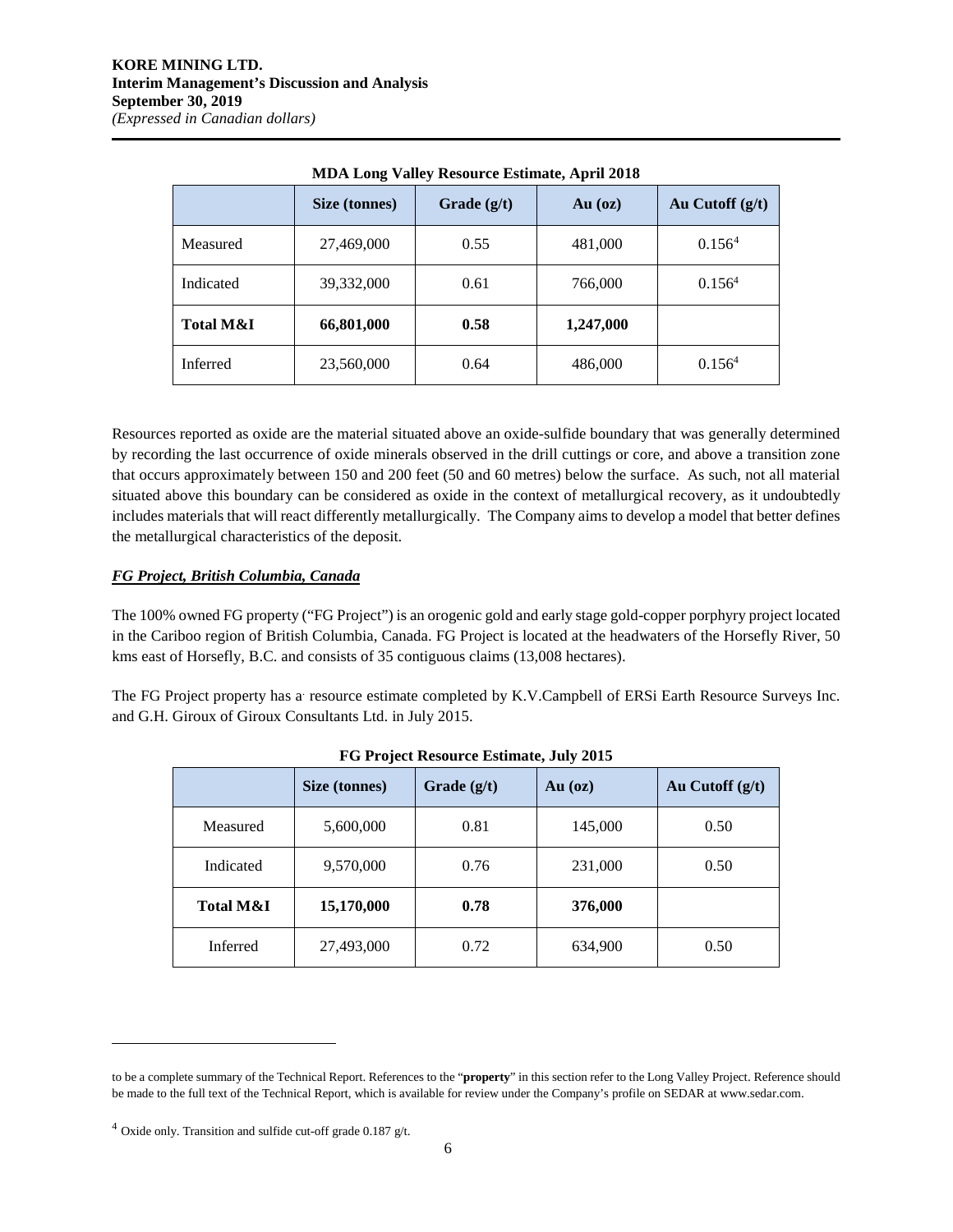Additional mineralization has been outlined over a 3 km strike length with five key zones of mineralization (NE Zone, Main Zone, SW Limb, Grouse Creek, Frasergold Creek) identified along a 10 km strike length of the sedimentary horizon. Further details on the gold resource can be found in "NI 43-101 Technical Report, Frasergold Exploration Project, Cariboo Mining Division, dated July 27, 2015" available on SEDAR or on the Company's website.

The Project has also yielded highly prospective gold-copper porphyry targets within an intrusion called the Nova Zone. The Nova Zone, potentially 3.5 km by 1 km, was discovered in 2018 through compilation of historic soil geochemistry, and airborne geophysical studies. 2018 drilling demonstrated semi-massive and massive copper and iron sulphides and intersected (hole DDH-18-002) over 32 metres of 0.52% copper equivalent, including 8.65 metres of 1.1% copper equivalent.<sup>[5](#page-6-0)</sup> Gold grades as high as 5.70 g/t, copper grades as high as 1.01%, and silver grades as high as 4.98 g/t were encountered in drill core.

# *Gold Creek Project, British Columbia, Canada*

 $\overline{a}$ 

The 100% owned Gold Creek project ("Gold Creek") is located 2 km NE of the town of Likely in the Cariboo - the heart of British Columbia's historic "Gold Rush" district. Gold Creek consists of 34 claims totalling 9,673 ha and approximately 8 km to the NW of the Spanish Mountain deposit. Access is from Likely by all-weather gravel road. The site has well developed infrastructure and is just 70km NE of Williams Lake, a major regional centre serviced by an airport and railway.

There is a 1% net smelter royalty on the property to a prior owner. The Company may purchase one-half of the royalty for \$1,000,000.

Compilation of historical drilling, soil sampling, and geophysics were completed by KORE in 2018. The Company determined that gold mineralization is closely correlated with elevated arsenic and contained within a greywacke rock unit. The higher-grade gold intercepts in drill holes within the projects "Camp Zone" show similarities to the highgrade zone of the nearby Spanish Mountain Gold Deposit (TSX Venture: SPA). A large portion of the resource and the highest grades at Spanish Mountain occur at the contact between the greywacke and argillites, similar to mineralization at Gold Creek.

Historic drilling at Camp Zone, based on gold in soils anomalies, from 2011 and 2017 confirmed large widths of mineralization in the silicified greywacke from surface with multiple higher-grade vein intercepts within a lowergrade halo. Intercepts included 1.5m of 13.4 g/t (GC11-27 10.7m to 12.2m), 9m of 5.5g/t (GC17-34 16.0m to 25.0m), including 1.5m of 18.0g/t, and 84.65m of 1.0g/t (GC17-35 85.85m to 170.50m).

Arsenic in soils indicates an 8.5km long NW-SE trend that is coincident with the NW-SE trending Camp Zone. KORE tested several arsenic anomaly targets in 2018 with four drill holes for 940 meters. All four of the holes encountered broad zones of alteration and mineralization within the greywacke, interbedded with argillites, mudstones, and conglomerates. Hole GC18-36 intercepted 25.7m of 1.3g/t, including 3 metres of 8.6g/t gold near surface and Hole GC18-39 intercepted 1.5m of 32.2 g/t gold, within an overall intercept of 9.0m of 5.8 g/t gold. Visible gold was observed in the 3rd (GC18-038) and 4th (GC18-039) hole. Maps, sections and a table of drill holes completed are available in KORE news releases dated November 13 and December 4, 2018.

<span id="page-6-0"></span><sup>5</sup> Cu equivalent calculated using metals prices at April 29, 2019: USD\$1,278/oz Au, \$14.77/oz Ag, \$2.90/lb Cu.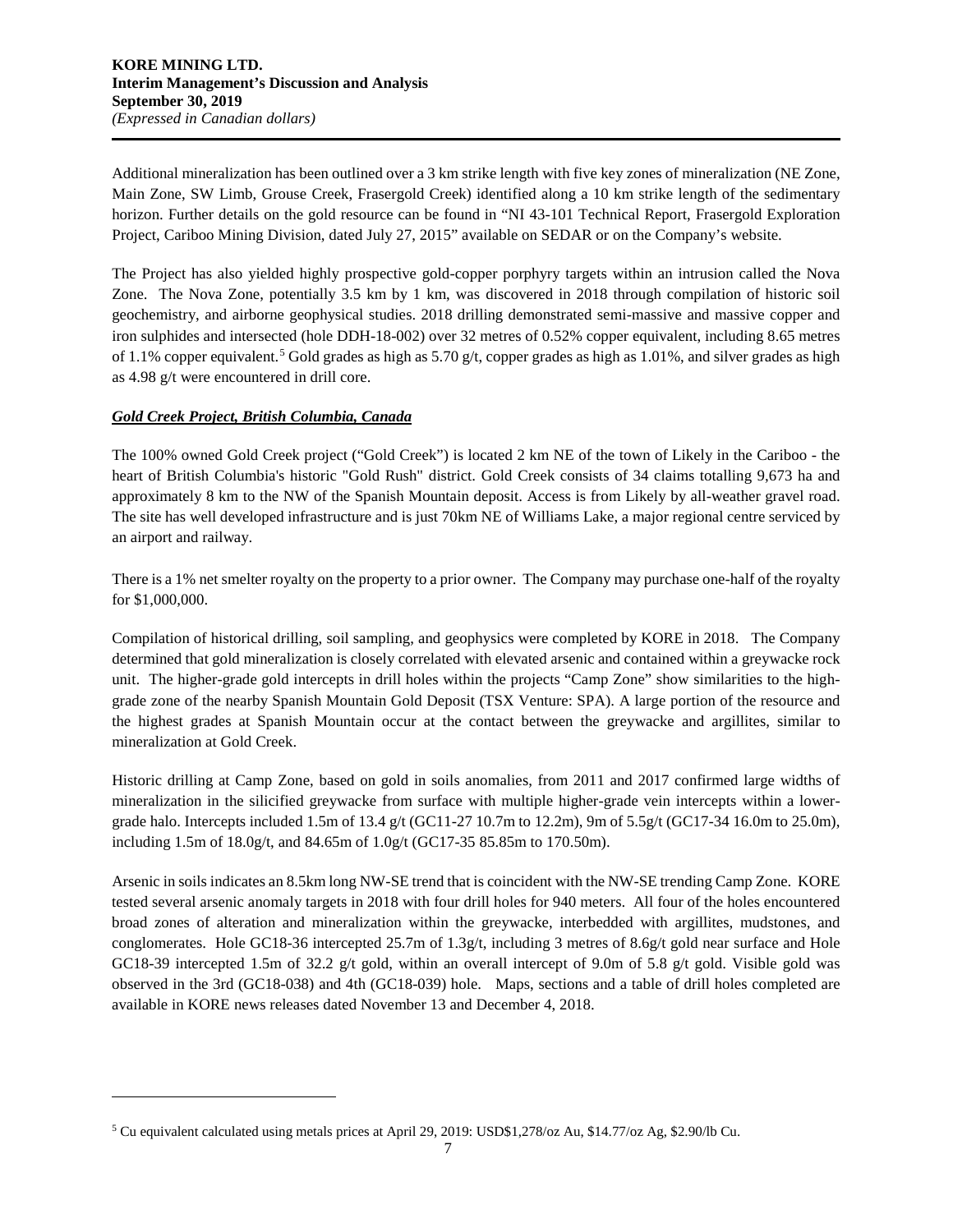The 2018 KORE drilling combined with historical trenching extends the Camp Zone to over 400 metres along strike and is open along both strike and at depth.

#### **Exploration & Evaluation Expenses**

Following is a summary of accumulated acquisition costs and exploration and evaluation expenses by project for the nine month periods ended September 30, 2019 and 2018:

| As at September 30, 2019 | <b>Long Valley</b> | <b>Imperial</b> | <b>FG Gold-</b><br>Copper | <b>Gold Creek</b> |  |
|--------------------------|--------------------|-----------------|---------------------------|-------------------|--|
| <b>Acquisition Costs</b> | \$ 512,931         |                 | 370.607                   | 498.136           |  |

| ended<br>month<br>period<br>the<br>nine<br><b>For</b><br><b>September 30, 2019</b> | <b>Long Valley</b>             | <b>Imperial</b> | <b>FG Gold-</b><br><b>Copper</b> | <b>Gold Creek</b> |
|------------------------------------------------------------------------------------|--------------------------------|-----------------|----------------------------------|-------------------|
| Exploration and evaluation expenses                                                |                                |                 |                                  |                   |
| Assay and sampling                                                                 | \$<br>$\overline{\phantom{a}}$ | \$<br>286       | \$<br>6,820                      | \$<br>1,425       |
| Claim maintenance and staking                                                      | 25,444                         | 691,103         |                                  |                   |
| Community consultation                                                             |                                | 2.450           |                                  |                   |
| Drilling                                                                           |                                |                 | 3.200                            |                   |
| Engineering, metallurgy and geotechnical                                           | 27,768                         | 41,660          | 28,096                           | 12.453            |
| Geographic information system                                                      | 6,723                          | 3,430           | 2,828                            |                   |
| Permitting                                                                         |                                | 14.359          |                                  |                   |
| Property taxes                                                                     | 3.201                          | 13,379          |                                  |                   |
| Travel                                                                             | 18.896                         | 47.368          | 12.002                           | 4,099             |
|                                                                                    | 82,032                         | \$<br>814.035   | 52.946                           | 17.977            |

| As at September 30, 2018 | Long<br><b>Valley</b> | <b>Imperial</b> | <b>FG Gold-</b><br>Copper | Gold<br>Creek |
|--------------------------|-----------------------|-----------------|---------------------------|---------------|
| <b>Acquisition Costs</b> | 500.874               | 205,095         | $\sim$                    | -             |

| For the nine month period ended September<br>30, 2018 | Long<br><b>Valley</b> |        | <b>Imperial</b> |         | <b>FG Gold-</b><br><b>Copper</b> |  | Gold<br><b>Creek</b> |  |
|-------------------------------------------------------|-----------------------|--------|-----------------|---------|----------------------------------|--|----------------------|--|
| Exploration and evaluation expenses                   |                       |        |                 |         |                                  |  |                      |  |
| Claim maintenance                                     | S                     | 54.530 | S               | 136,112 | S                                |  |                      |  |
| Engineering, metallurgy and geotechnical              |                       | 8,016  |                 | 85,830  |                                  |  |                      |  |
| Geophysics                                            |                       |        |                 |         |                                  |  |                      |  |
| Permitting                                            |                       | 34,573 |                 | 391,775 |                                  |  |                      |  |
| Property taxes                                        |                       |        |                 |         |                                  |  |                      |  |
|                                                       |                       | 97.199 |                 | 626.785 |                                  |  |                      |  |

#### **Results of Operations**

For the three and nine months ended September 30, 2019

During the three and nine months ended September 30, 2019, the Company's net loss was \$1,728,325 and \$684,693 respectively (2018 net loss of \$514,211 and \$1,572,929 respectively). Income was incurred in 2019 as a result of a one-time transaction for the sale of a royalty interest for net proceeds of \$2,348,745, and a gain on royalty sale of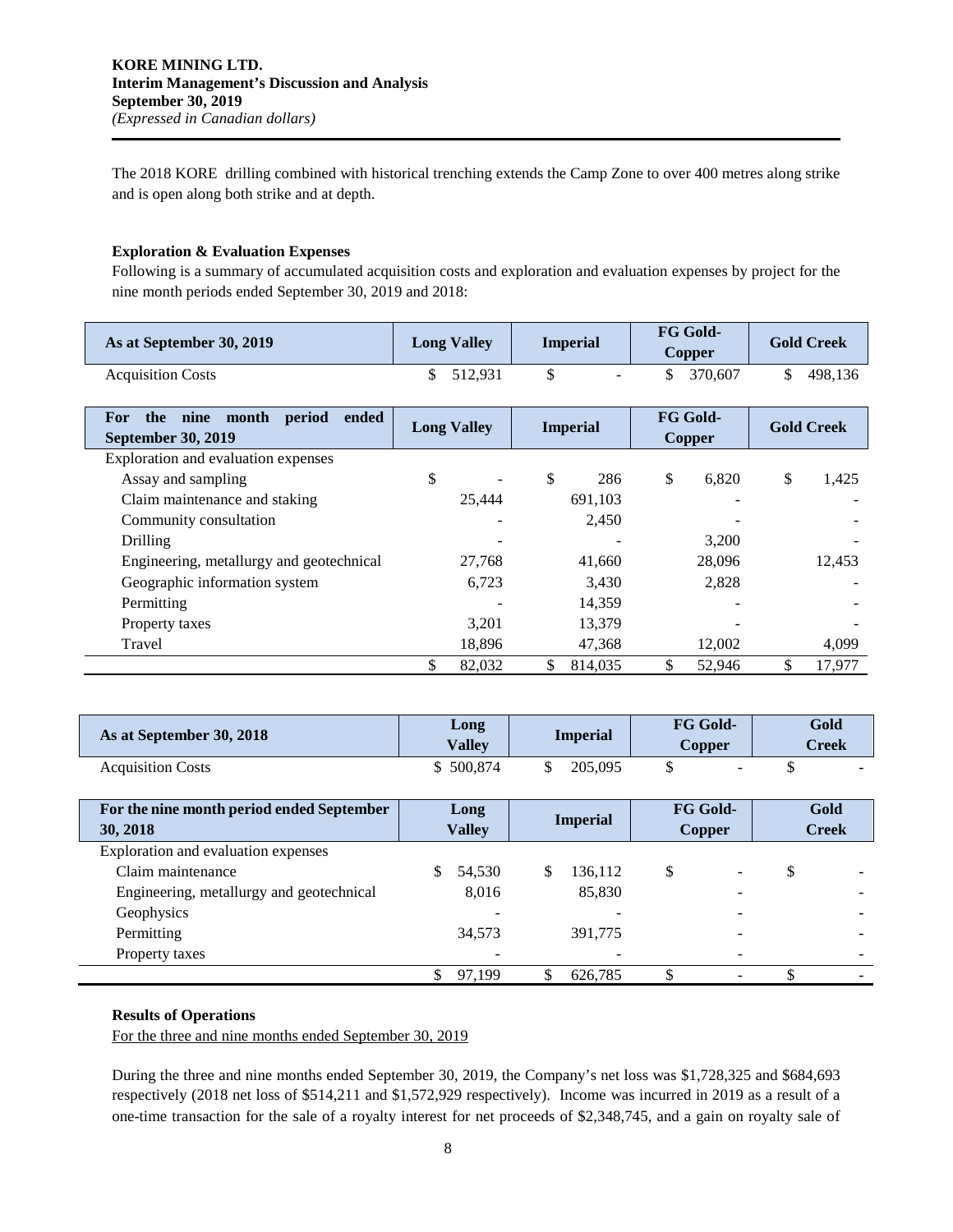\$2,140,779, which significantly decreased total loss for 2019. Expenses for both the three and nine months were increased where the three months ended September 30, 2019 increased from the comparative period by \$1,191,297, while expenses for the nine months ended September 30, 2019 increased from the comparative period by \$1,253,107. The main contributors of the variances for the three months ended September 30, 2019 are:

- Marketing, advisory and investor relations expenses increased to \$190,095 (2018 \$59,945) which increased in the current quarter as the Company is now public. Investor relations expense includes conferences, presentations to investors as well as marketing materials, website maintenance and business development.
- Exploration and evaluation expenses increased to \$880,404 (2018 \$264,251) due primarily to staking of new exploration claims at the Imperial property, and annual renewal of claims in Imperial and Long Valley.
- Share-based compensation costs increased to \$302,405 (2018 \$nil) for the stock options vested during the period.
- Professional fees increased to \$120,028 (2018 \$23,236) and were incurred during the period in connection with the Company being public, including audit fees, as well as legal costs for the Company's Imperial project in California.

The main contributors of the variances for the nine months ended September 30, 2019 are:

- Marketing, advisory and investor relations expenses increased to \$491,084 (2018 \$107,623) which increased in the current period as the Company is now public. Investor relations expense includes conferences, presentations to investors as well as marketing materials, website maintenance and business development.
- Exploration and evaluation expenses increased to \$966,989 (2018 \$723,906) primarily to staking of new exploration claims at the Imperial property, and a decrease on other projects due to a later field start date.
- Share-based compensation costs increased to \$461,060 (2018 \$145,422) for the stock options vested during the period.

# **Summary of Quarterly Results**

The following table sets forth selected quarterly financial information for each of the last eight quarters:

|                                                       | Sep 30,<br>2019 | <b>Jun 30,</b><br>2019 | Mar 31,<br>2019 | Dec 31,<br>2018 | Sept 30,<br>2018 | <b>Jun 30,</b><br>2018 | <b>Mar 31,</b><br>2018 | Dec 31,<br>2017 |
|-------------------------------------------------------|-----------------|------------------------|-----------------|-----------------|------------------|------------------------|------------------------|-----------------|
| Net income<br>$(\text{loss})$                         | (\$1,728,325)   | \$1,555,871            | $(\$512,239)$   | $(\$3,077,613)$ | $(\$514,213)$    | ( \$477,407)           | $(\$435,889)$          | $(\$456,530)$   |
| Basic and<br>diluted<br>income<br>(loss) per<br>share | $(\$0.02)$      | \$0.02                 | $(\$0.01)$      | $(\$0.04)$      | $(\$0.03)$       | $(\$0.03)$             | $(\$0.01)$             | $(\$0.02)$      |

# **Liquidity, Capital Resources and Going Concern**

The consolidated financial statements have been prepared on a going concern basis which assumes that the Company will be able to realize its assets and discharge its liabilities in the normal course of business for the foreseeable future.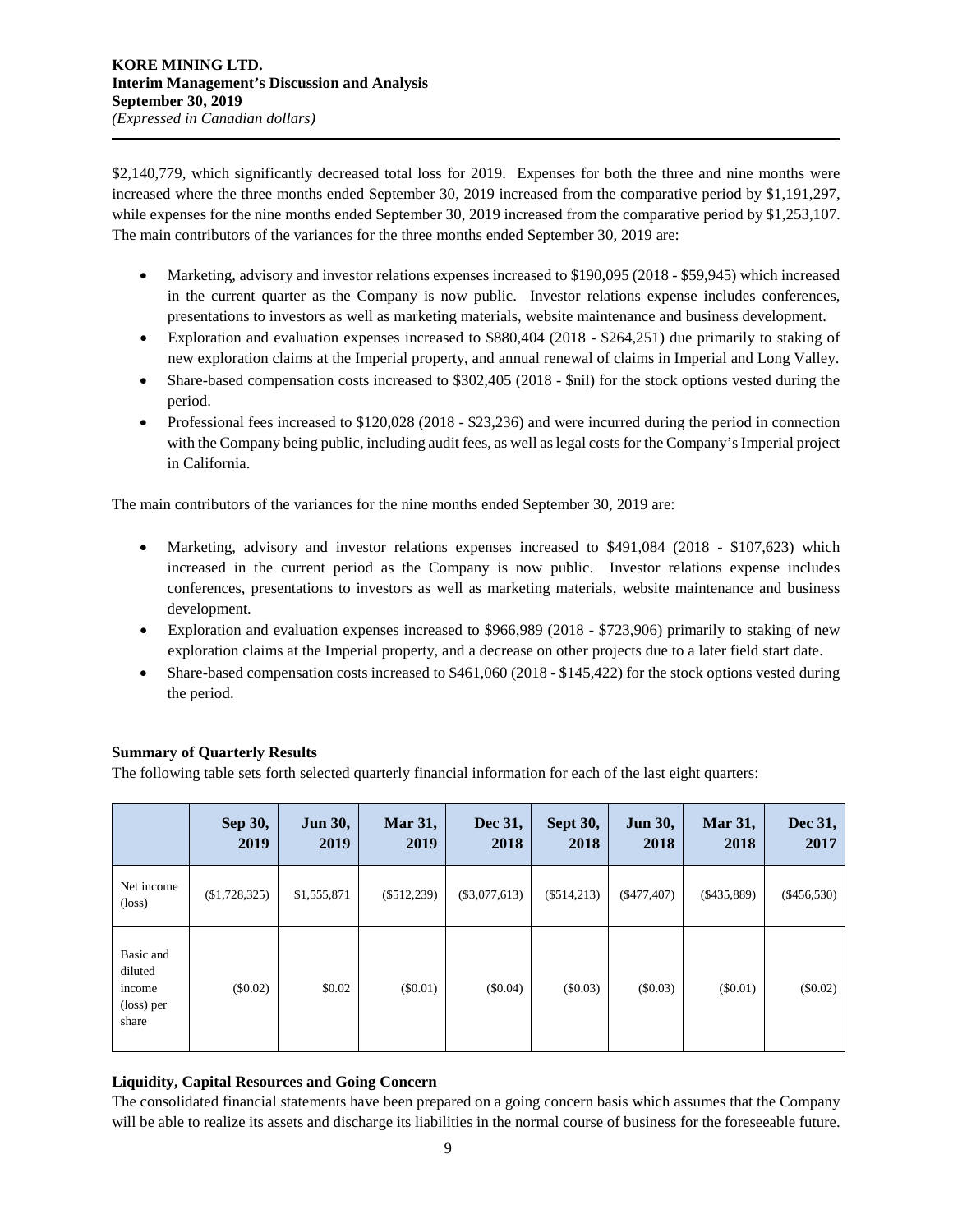The continuing operations of the Company are dependent upon the Company's ability to arrange adequate financing in the near term. However, there can be no assurance that the Company will be able to obtain adequate financing in the future or that the terms of such financing will be favorable. If adequate financing is not available when required, the Company may be required to delay, scale back or eliminate various programs and may be unable to continue operations. The Company will seek such additional financing through debt or equity offerings, but there can be no assurance that such financing will be available on terms acceptable to the Company or at all.

As at September 30, 2019, the Company had a cash balance of \$3,980,289 and working capital of \$3,822,153 (December 31, 2018 – working capital deficiency \$925,770) with current liabilities of \$425,184 (December 31, 2018 - \$1,477,512). The Company has incurred losses since inception and does not generate any cash inflows from operations. For the nine month period ended September 30, 2019, the Company had a net loss of \$684,693, with expenses significantly offset from the one-time sale of a royalty interest (June 30, 2018 – loss of \$1,058,718).

The Company may exercise discretion in the timing and amount of its expenditures, however, the Company's ability to carry out its planned exploration and development activities for at least the next twelve months is uncertain. These conditions indicate the existence of material uncertainties that may cast significant doubt upon the Company's ability to continue as a going concern. These consolidated financial statements do not reflect the adjustments to the carrying values of assets and liabilities should the Company be unable to continue as a going concern. These adjustments could be material.

# *Cash Used In Operating Activities*

Net cash used in operating activities during the nine month period ended September 30, 2019 was \$3,191,488 (2018 - \$663,214), primarily for ongoing operating and exploration costs.

## *Cash Provided by Financing Activities*

Total cash provided by financing activities during the nine month period ended September 30, 2019 was \$4,780,975 (2018 - \$597,757), being the net proceeds from the private placements closed in May and August 2019.

## *Cash Provided by Investing Activities*

Total cash provided by investing activities during the nine month period ended September 30, 2019 was \$2,348,745 (2018 - \$nil), being the net proceeds from the sale of the royalty interest in May 2019.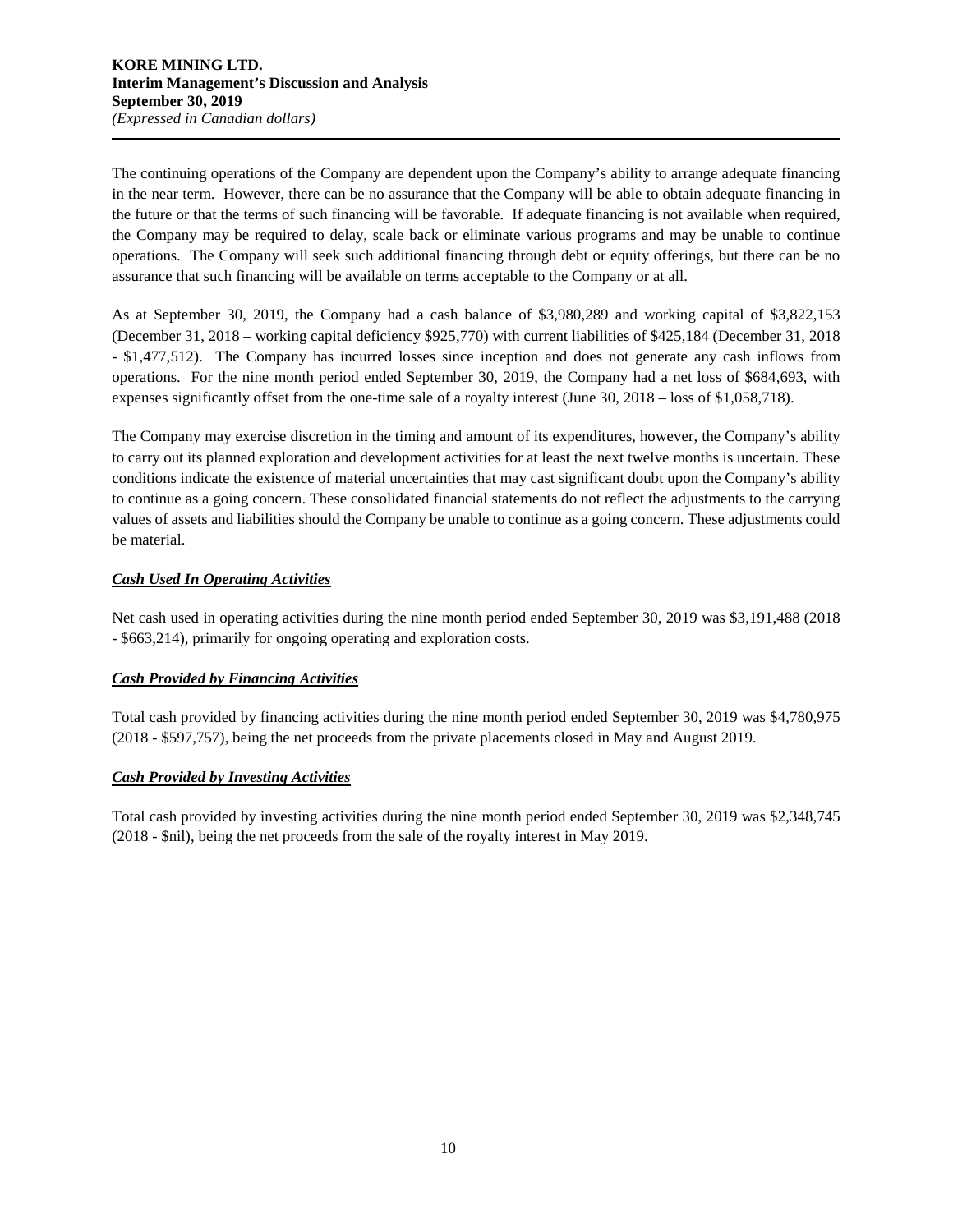## **Outstanding Share Data**

The Company's authorized share capital consists of an unlimited number of common shares without par value. As of the date of this MD&A, there were 88,841,914 (September 30, 2019 – 88,441,914) shares issued and outstanding.

As of the date of this MD&A, the following shares, warrants and options were outstanding:

|                                           | <b>Number</b> of<br><b>Shares/Options/Warrants</b> | <b>Exercise Price</b> | <b>Expiry Date</b> |
|-------------------------------------------|----------------------------------------------------|-----------------------|--------------------|
|                                           |                                                    |                       |                    |
| <b>Issued and Outstanding Shares</b>      | 88, 841, 914                                       |                       |                    |
| Warrants                                  | 121,500                                            | \$1.25                | June 10, 2020      |
| Agents' Warrants                          | 308,000                                            | \$0.50                | October 21, 2020   |
| Warrants                                  | 2,200,000                                          | \$0.75                | October 21, 2020   |
| <b>Stock Options</b>                      | 300,000                                            | \$0.50                | November 2, 2021   |
| <b>Stock Options</b>                      | 1,250,000                                          | \$0.50                | November 1, 2023   |
| <b>Stock Options</b>                      | 3,000,000                                          | \$0.14                | January 12, 2024   |
| <b>Stock Options</b>                      | 150,000                                            | \$0.25                | May 9, 2024        |
| <b>Stock Options</b>                      | 2,600,000                                          | \$0.27                | July 3, 2024       |
| <b>Stock Options</b>                      | 500,000                                            | \$0.29                | October 29, 2019   |
| <b>Fully Diluted at November 28, 2019</b> | 99,271,414                                         |                       |                    |

#### **Financial Instruments and Risk Management**

(a) Financial Instrument Classification

The Company`s financial instruments consist of cash, deposits, amounts receivable and trade and other accounts payable.

The estimated fair market values of the Company`s financial instruments approximate their carrying values due to their short-term nature.

#### (b) Financial Risk Management

The Company may be exposed to risks of varying degrees of significance which could affect its ability to achieve its strategic objectives. The main objectives of the Company's risk management processes are to ensure that risks are properly identified and that the capital base is adequate in relation to those risks. The principal risks to which the Company is exposed are described below.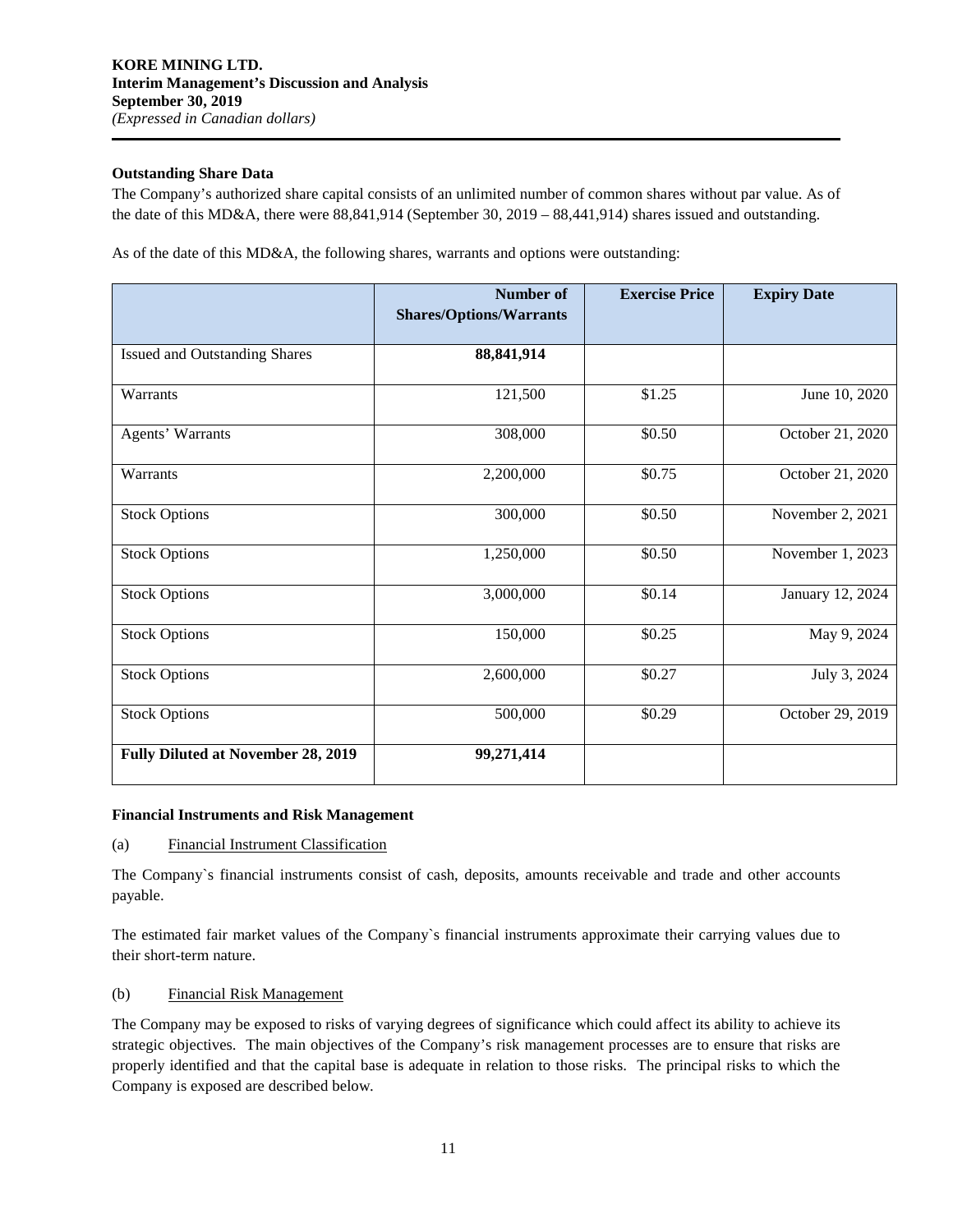#### (c) Interest rate risk

Interest rate risk is the risk arising from the effect of changes in prevailing interest rates on the Company's financial instruments. The Company's cash balances held at financial institutions earn interest at rates which vary according to prevailing rates. The Company does not deem the associated interest rate risk to be material.

## (d) Credit risk

Credit risk is the risk of potential loss to the Company if a counter party to a financial instrument fails to meet its contractual obligations. The Company does not consider that it is exposed to any material credit risks.

## (e) Foreign currency risk

Foreign currency risk is the risk that the fair value of, or future cash flows from, the Company's financial instruments will fluctuate because of changes in foreign exchange rates. The Company maintains a portion of its cash reserves in United States dollars which are, therefore, subject to fluctuations in foreign exchange rates.

At September 30, 2019, the Company has certain monetary items denominated in United States dollars. Based on these net exposures, a 10% appreciation or depreciation of the Canadian dollar against the United States dollar would result in an increase or decrease of \$15,000 in the Company's net loss.

#### (f) Liquidity risk

Liquidity risk is the risk that the Company will not meet its financial obligations as they fall due. See "Liquidity, Capital Resources and Going Concern" section.

## **Related Party Transactions and Balances**

#### *Related party transactions*

During the six month period ended June 30, 2019, the related party transactions (excluding key management compensation) were as follows:

a) A company owned by a relative of a director and officer provided marketing consulting services of \$28,250 (September 30, 2018- \$22,681) for the nine months ending September 30, 2019.

b) Amounts owing to related parties are unsecured, non-interest bearing and due on demand. As at September 30, 2019, \$79,874 (December 31, 2018 - \$635,746) is due to related parties.

#### **Key management compensation**

Key management are those personnel having the authority and responsibility for planning, directing and controlling the Company and include the Chairman, President & Chief Executive Officer, Chief Financial Officer and Directors. For the six months ended June 30, 2019, total key management compensation included management fees and salaries of \$428,500 and share-based compensation of \$426,160.

#### **Significant judgments, estimates and assumptions**

The preparation of the Company's consolidated financial statements in conformity with IFRS requires management to make judgments, estimates and assumptions that affect the reported amounts of assets and liabilities and disclosures of contingent assets and liabilities at the date of the consolidated financial statements and the reported amounts of income and expenses during the reporting period. Estimates and assumptions are continually evaluated and are based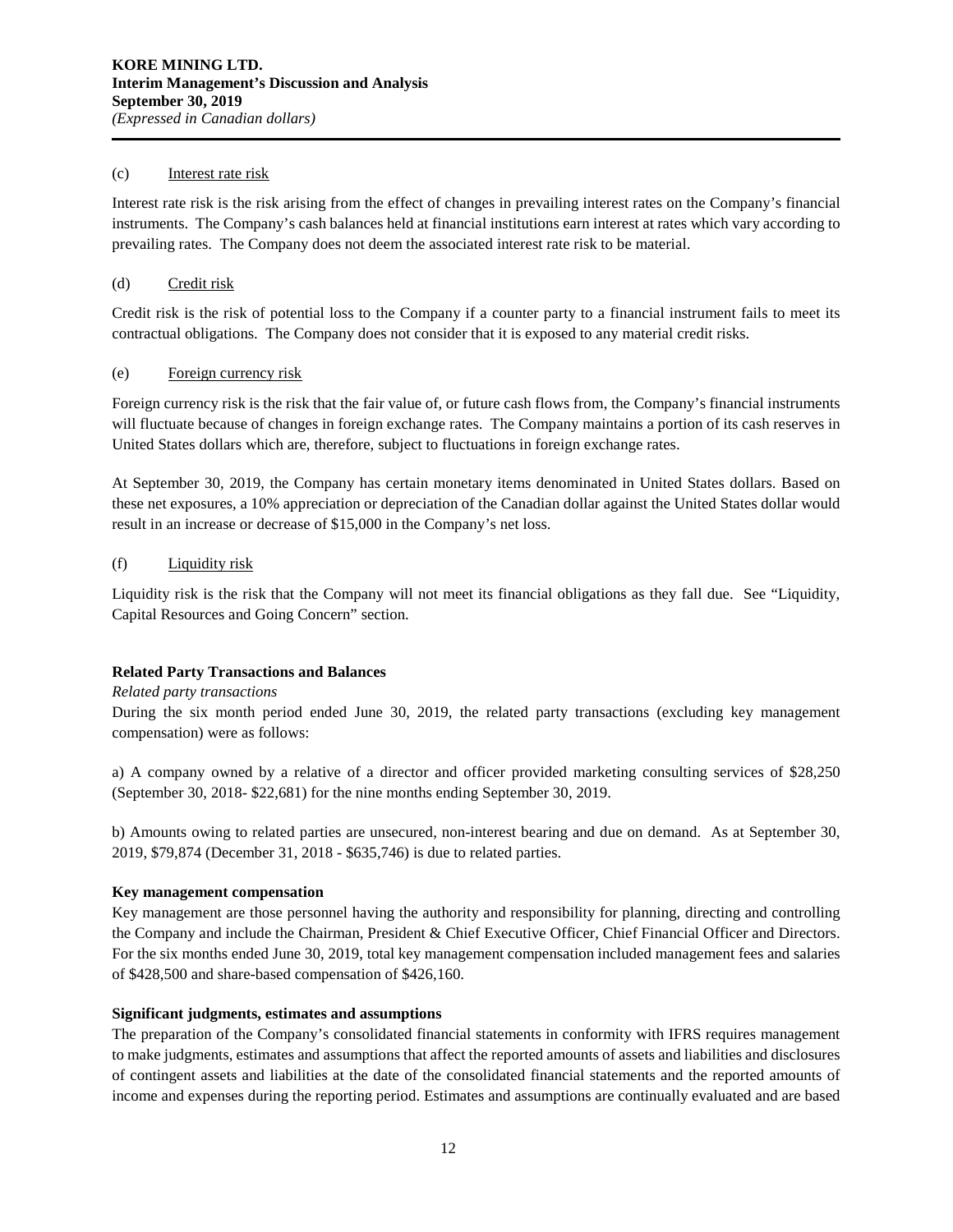on management's experience and other factors, including expectations of future events that are believed to be reasonable under the circumstances. Actual results could differ from these estimates.

#### *Critical Judgments*

The preparation of these consolidated financial statements requires the Company to make judgments regarding the going concern of the Company as discussed in Note 2 to the interim consolidated financial statements.

The Company is also required to make significant judgments on the ongoing feasibility of exploration and evaluation assets, and whether there are indicators that the right to explore the specific area has expired or will be allowed to expire, that further exploration and evaluation plans have changed, or whether development of a specific area is unlikely to recover existing exploration and evaluation costs. If any of these indicators are present, management would need to assess whether the exploration and evaluation property should be impaired.

#### *Significant Estimates*

The determination of the Company's tax expense for the period and deferred tax assets and liabilities involves significant estimation and judgement by management. In determining these amounts, management interprets tax legislation in Canada and the US and makes estimates of the expected timing of the reversal of deferred tax assets and liabilities, the deferral and deductibility of certain items and the interpretation of the treatment for tax purposes for exploration and development activities. The Company is subject to assessment by Canadian and US tax authorities, which may interpret legislation differently which may affect the final amount or timing of the payment of taxes. The Company provides for such differences where known based on management's best estimate of the probable outcome of these matters.

#### **Recent Accounting Standards**

On January 1, 2019, the Company adopted IFRS 16 – Leases, which is a new standard to establish principles for recognition, measurement, presentation and disclosure of leases with an impact on lessee accounting. Adoption of this standard did not have a significant measurement or disclosure impact on the Company's unaudited condensed interim consolidated statements.

We completed our assessment of the adoption of IFRS 16 and determined that there were no quantitative impacts or any significant disclosure impacts as the Company does not have any significant leases.

#### **Cautionary Note Regarding Forward Looking Statements**

Forward-looking statements look into the future and provide an opinion as to the effect of certain events and trends on the business. Certain statements contained in this MD&A constitute forward-looking statements. The use of any words such as "anticipate", "continue", "estimate", "expect", "may", "will", "project", "should", "believe" and similar expressions are intended to identify forward-looking statements. These forward-looking statements are based on current expectations and various estimates, factors and assumptions and involve known and unknown risks, uncertainties and other factors. Examples of where the company uses forward looking statements include when discussing exploration plans, operational plans and future expenditure expectations.

It is important to note that:

• Unless otherwise indicated, forward-looking statements in this MD&A describe the Company's expectations as of November 28, 2019.

• Readers are cautioned not to place undue reliance on these statements as the Company's actual results, performance or achievements may differ materially from any future results, performance or achievements expressed or implied by such forward-looking statements if known or unknown risks, uncertainties or other factors affect the Company's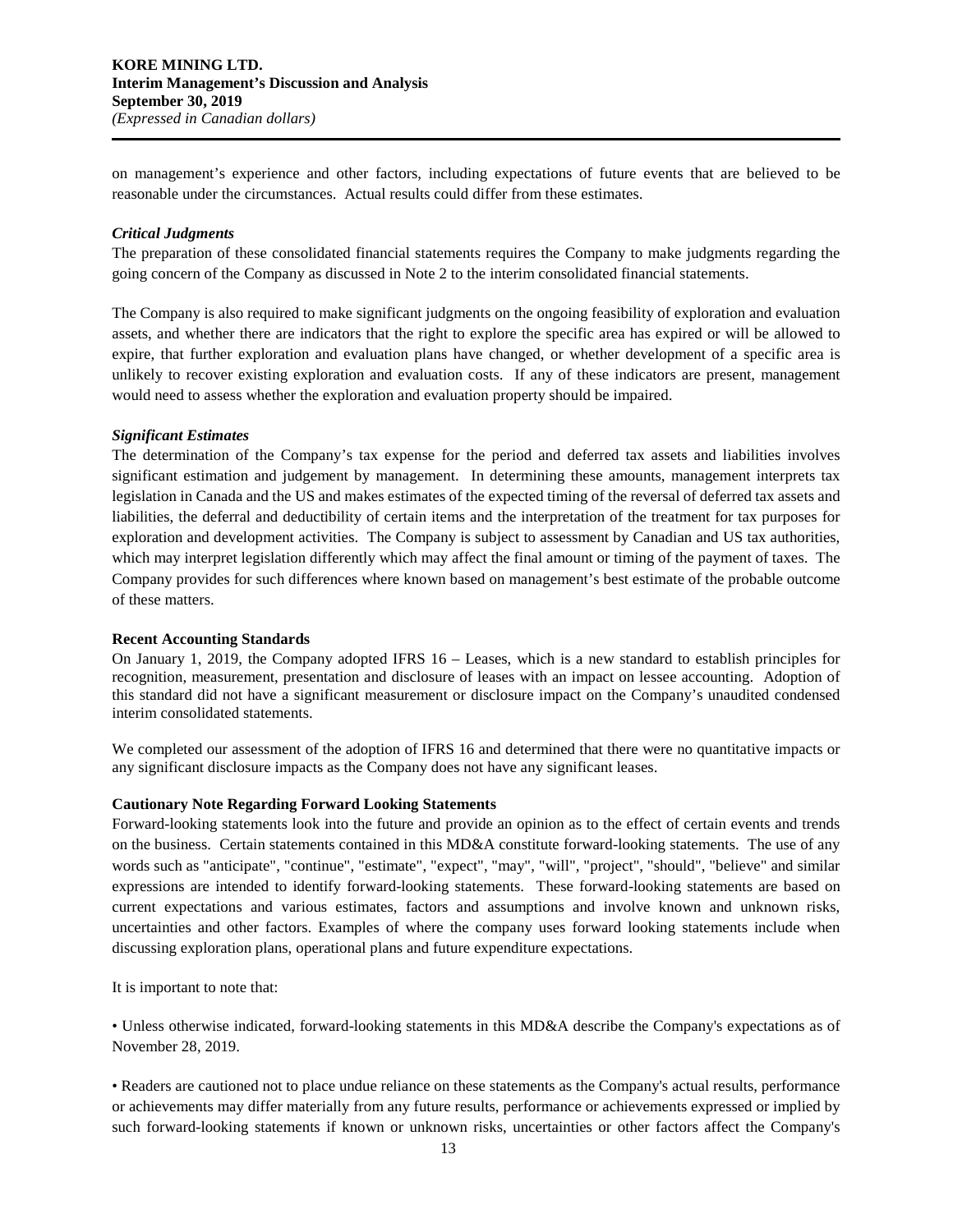business, or if the Company's estimates or assumptions prove inaccurate. Therefore, the Company cannot provide any assurance that forward-looking statements will materialize.

• The Company assumes no obligation to update or revise any forward-looking statement, whether as a result of new information, future events or any other reason except as required by law.

For a description of material factors that could cause the Company's actual results to differ materially from the forward-looking statements in this MD&A, please see "Mining Risks" and "Business Risks".

#### **Risk Factors**

#### *Risks Inherent in the Mining Business*

The Company is subject to the risks typical in the mining business including uncertainty of success in exploration and development; operational risks including unusual and unexpected geological formations, and other conditions involved in the drilling and removal of material; regulatory and permitting risks, including risks related to compliance with environmental legislation; uncertainty regarding resource estimates; fluctuating mineral prices; risks relating to title; availability of necessary equipment; competition for acquisition of claims and the recruitment of suitable personnel; and availability of necessary infrastructure. Below is a summary of these risks:

#### Exploration and Development Risks

The exploration for minerals and development of mineral properties involves significant risks, which even a combination of careful evaluation, experience and knowledge may not eliminate. Few properties which are explored are ultimately developed into producing mines. There can be no guarantee that the estimates of quantities and qualities of minerals disclosed will be economically recoverable. With all mining operations there is uncertainty and, therefore, risk associated with operating parameters and costs resulting from the scaling up of extraction methods tested in pilot conditions. Mineral exploration is speculative in nature and there can be no assurance that any minerals discovered will result in an increase in the Company's resource base. Whether a mineral deposit will be commercially viable depends on a number of factors, which include, among other things, the following:

- · the interpretation of geological data obtained from drill holes and other sampling techniques;
- · feasibility studies (which include estimates of cash operating costs based upon anticipated tonnage and grades of ore to be mined and processed);
- the particular attributes of the deposit, such as size, grade and metallurgy; expected recovery rates of metals from the ore;
- · proximity to infrastructure and labour; the ability to acquire and access land; the availability and cost of water and power; anticipated climatic conditions;
- cyclical metal prices; fluctuations in inflation and currency exchange rates;
- higher input commodity and labour costs; and
- · government regulations, including regulations relating to prices, taxes, royalties, land tenure, land use, importing and exporting of minerals and environmental protection.

The exact effect of these factors cannot be accurately predicted, but the combination of any of these factors may adversely affect the Company's business.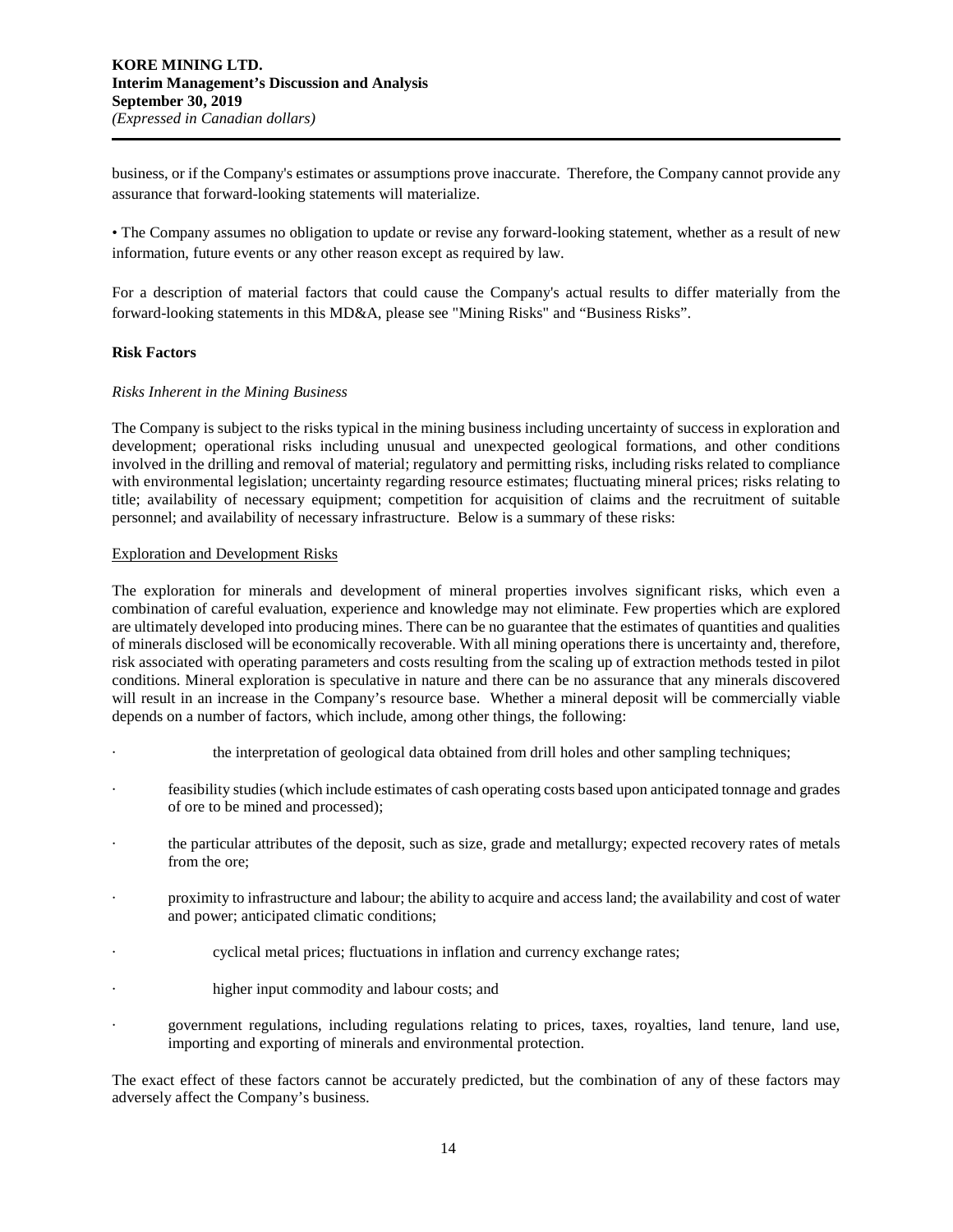#### Operational Risks

The Company's operations will be subject to all of the hazards and risks normally encountered in the exploration, development and production of minerals. These include unusual and unexpected geological formations, rock falls, seismic activity, flooding and other conditions involved in the extraction and removal of material, any of which could result in damage to, or destruction of, mines and other producing facilities, damage to life or property, environmental damage and possible legal liability. Although precautions to minimize risk will be taken, operations are subject to hazards that may result in environmental pollution, and consequent liability that could have a material adverse impact on the business, operations and financial performance of the Company.

#### Regulatory Requirements and Permitting Risks

The operations of the Company will require permits from various governmental authorities, and such operations will be governed by laws and regulations governing exploration, development, production, taxes, labour standards, occupational health, waste disposal, toxic substances, land use, environmental protection, site safety and other matters. Companies engaged in the exploration and development of mineral properties generally experience increased costs and delays in development and other schedules as a result of the need to comply with applicable laws, regulations and permits. There can be no assurance that all permits which the Company may require for the conduct of exploration and development operations will be obtainable on reasonable terms or at all, or that applicable laws and regulations will not have an adverse effect on any exploration or development project which the Company might undertake.

Failure to comply with applicable laws, regulations and permitting requirements (when and if any necessary permits are obtained) may result in enforcement actions, including orders issued by regulatory or judicial authorities causing operations to cease or be curtailed, and may include corrective measures requiring capital expenditures, installation of additional equipment or remedial actions. Parties engaged in exploration and development operations may be required to compensate those suffering loss or damage by reason of the exploration and development activities and may have civil or criminal fines or penalties imposed upon them for violation of applicable laws or regulations. The occurrence of any failure of compliance or enforcement action may have an adverse impact on our reputation and could adversely affect our results of operations.

In addition, certain types of operations require the submission and approval of environmental impact assessments. Environmental legislation is evolving in a manner that will likely, in the future, require stricter standards and enforcement, increased fines and penalties for non-compliance, more stringent environmental assessments of proposed projects and a heightened degree of responsibility for companies and their officers, directors and employees.

Amendments to current laws and regulations governing operations and activities of mineral companies, or more stringent implementation thereof, could have a material adverse impact on the Company and cause increases in capital expenditures or exploration and development costs, or require abandonment or delays in the development of new properties.

## Resource Estimates

There are numerous uncertainties inherent in estimating mineral resources, including many factors beyond our control. Such estimation is a subjective process, and the accuracy of any mineral resource estimate is a function of the quantity and quality of available data and of the assumptions made and judgments used in engineering and geological interpretation. There can be no assurance that mineral recoveries in small scale laboratory tests will be duplicated in larger scale tests under on-site conditions or during production. Resource estimates may require revision (either up or down) based on actual production experience. Any future resource figures will be estimates and there can be no assurance that the minerals are present or will be recovered, or that the Company's projects can be brought into profitable production. Any material reductions in resource estimates could have a material adverse effect on our results of operations and financial condition. Inferred mineral resources do not have demonstrated economic viability and have a great amount of uncertainty as to their existence, and great uncertainty as to their economic and legal feasibility.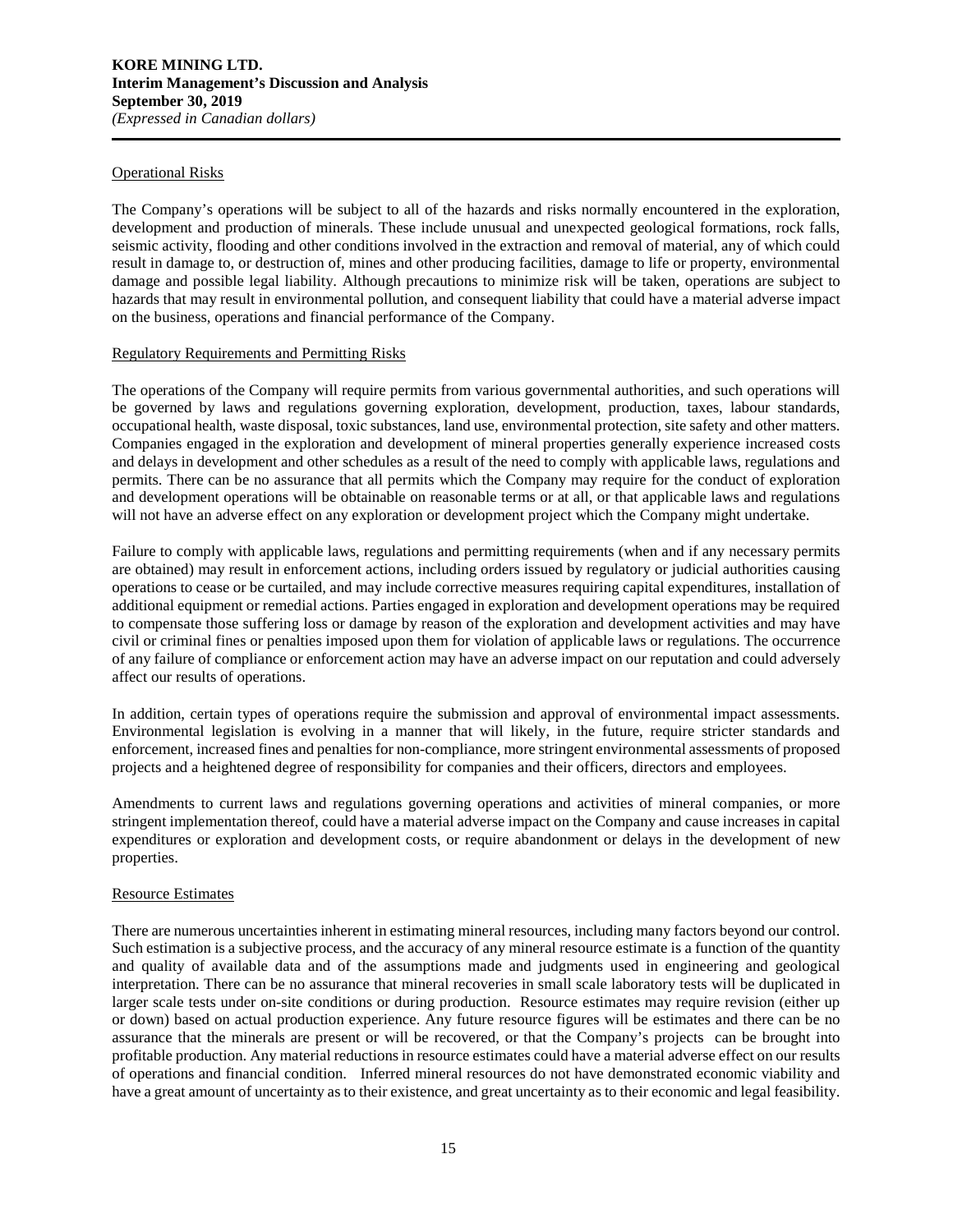A significant amount of exploration work must be completed in order to determine whether an inferred mineral resource may be upgraded to a higher category.

#### Fluctuating Mineral Prices

The mining industry is intensely competitive and there is no assurance that, even if commercial quantities of a mineral resource are discovered, a profitable market will exist for the sale of the same. There can be no assurance that metal prices will be such that the Company's properties can be mined at a profit and that estimated resources will be recovered or that they will be recovered at the rates estimated. Factors beyond the control of the Company may affect the marketability of any minerals discovered. Metal prices are subject to volatile price changes from a variety of factors, including international economic and political trends, expectations of inflation, global and regional demand, currency exchange fluctuations, interest rates and global or regional consumption patterns, speculative activities and increased production due to improved mining and production methods. Declining mineral prices can impact operations by requiring a reassessment of the feasibility of a particular project. Such a reassessment may be the result of a management decision or may be required under financing arrangements related to a particular project. Even if the project is ultimately determined to be economically viable, the need to conduct such a reassessment may cause substantial delays or may interrupt operations until the reassessment can be completed.

#### Title to Properties

Transaction of title to mineral properties is a very detailed and time-consuming process. Title to, and the area of, mineral properties may be disputed and it is not uncommon in the United States for issues to arise with respect to surface rights. The Company may have to negotiate with third parties to secure its title or surface rights. The Company cannot give any assurance that title to its properties or surface rights will not be challenged or impugned. Mineral properties sometimes contain claims or transfer histories that examiners cannot verify. A successful claim that Company, as the case may be, does not have title to its properties could cause the Company to lose any rights to explore, develop and mine any minerals on that property, without compensation for its prior expenditures.

#### Lack of Availability of Resources

Mining exploration requires ready access to mining equipment such as drills, and crews to operate that equipment. There can be no assurance that such resources will be available to the Company on a timely basis or at a reasonable cost. Failure to obtain these resources when needed may result in delays in the Company's exploration programs.

#### Competition

There is competition within the mining industry for the discovery and acquisition of properties considered to have commercial potential. The Company will compete with other mining companies, many of which have greater financial, technical and other resources than the Company, for, among other things, the acquisition of mineral claims, leases and other mineral interests as well as for the recruitment and retention of qualified employees and other personnel.

#### Infrastructure

Mining, processing, development and exploration activities depend, to one degree or another, on adequate infrastructure. Reliable roads, bridges, power sources and water supply are important determinants which affect capital and operating costs. Unusual or infrequent weather phenomena, terrorism, sabotage, government or other interference in the maintenance or provision of such infrastructure could adversely affect the Company's financial condition and results of operations.

# *Risks Related to the Stage of the Company's Development*

The Company is subject to the risks typical of an enterprise in its early stages of development, including risks relating to limited financial resources, limited availability of additional financing, and potential dilution to existing shareholders; reliance on its management and key personnel; inability to obtain adequate or any insurance; exposure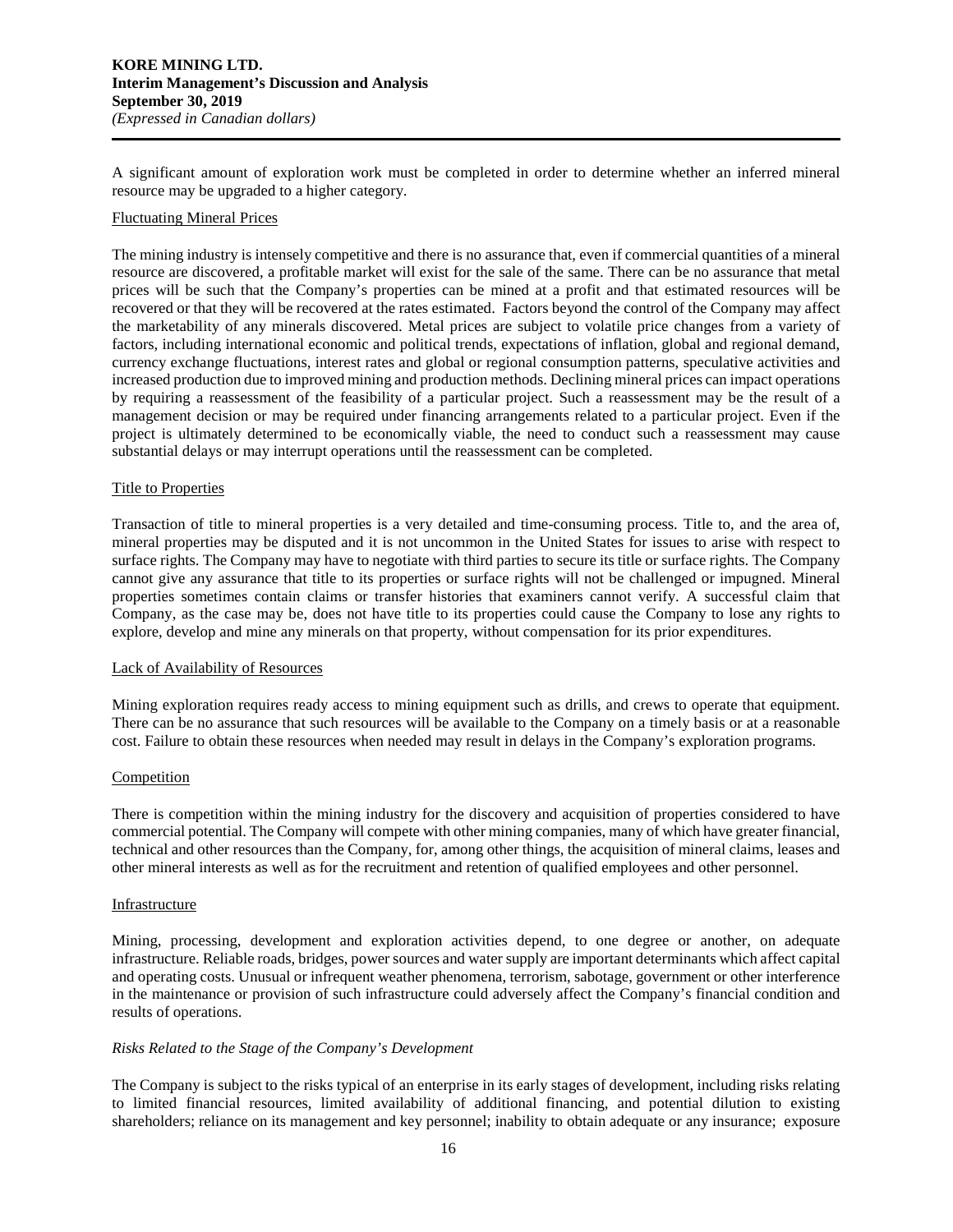to litigation or similar claims; currently unprofitable operations; risks regarding the ability of the Company and its management to manage growth; and potential conflicts of interest. Below is a summary of these risks:

#### Financing Risks and Dilution to Shareholders

The Company has limited financial resources, no operations and no revenues. In order to execute its anticipated growth strategy, the Company will require additional equity and/or debt financing to support on-going operations, to undertake capital expenditures, or to undertake business combination transactions or other initiatives. There can be no assurance that additional financing will be available to the Company when needed or on terms which are acceptable. The Company's inability to raise additional financing could limit the Company's growth and may have a material adverse effect upon its business, operations, results, financial condition or prospects.

If additional funds are raised through further issuances of equity or securities convertible into equity, existing Shareholders could suffer significant dilution. Any debt financing secured in the future could involve restrictive covenants relating to capital raising activities and other financial and operational matters, which may make it more difficult for the Company to obtain additional capital and to pursue business opportunities.

#### Reliance on Management and Key Personnel

The success of the Company will be largely dependent upon on the performance of the directors and officers, as well as the Company's ability to attract and retain key personnel. The loss of the services of any of these individuals may have a material adverse effect on the Company's business and prospects. The Company will compete with numerous other companies for the recruitment and retention of qualified employees and contractors. There is no assurance that the Company will be able to continue to retain the services of its directors, officers or other qualified personnel required to operate its business. Failure to do so could have a material adverse effect on the Company and its prospects.

#### Uninsurable Risks

Exploration, development and production operations on mineral properties involve numerous risks, including unexpected or unusual geological operating conditions, rock bursts, cave-ins, fires, floods, earthquakes and other environmental occurrences. It is not always possible to obtain insurance against all such risks. Although the Company intends to maintain insurance to protect against certain risks in such amounts as it considers to be reasonable, any such insurance may not cover all the potential risks associated with its operations. The Company may also be unable to maintain insurance to cover these risks at economically feasible premiums. Insurance coverage may not continue to be available or may not be adequate to cover any resulting liability. Moreover, insurance against risks such as environmental pollution or other hazards as a result of exploration and production is not generally available to companies in the mining industry on acceptable terms. The Company might also become subject to liability for pollution or other hazards which may not be insured against or which the Company may elect not to insure against because of premium costs or other reasons. Losses from these events may cause the Company to incur significant costs that could have a material adverse effect upon its financial performance and results of operations.

#### **Litigation**

The Company may become party to litigation from time to time in the ordinary course of business, which could adversely affect its business. Should any litigation in which the Company becomes involved be determined against the Company, such decision could adversely affect the Company's ability to continue operating and the market price for its securities and could use significant financial and personnel resources of the Company. Even if the Company is involved in litigation and wins, litigation can redirect and consume significant resources.

In addition to being subject to litigation in the ordinary course of business, in the future, the Company may be subject to class actions, derivative actions and other securities litigation and investigations. This litigation may be time consuming, expensive and may distract the Company from the conduct of its daily business. It is possible that the Company will be required to pay substantial judgments, settlements or other penalties and incur expenses that could have a material adverse effect on its operating results, liquidity or financial position. Expenses incurred in connection